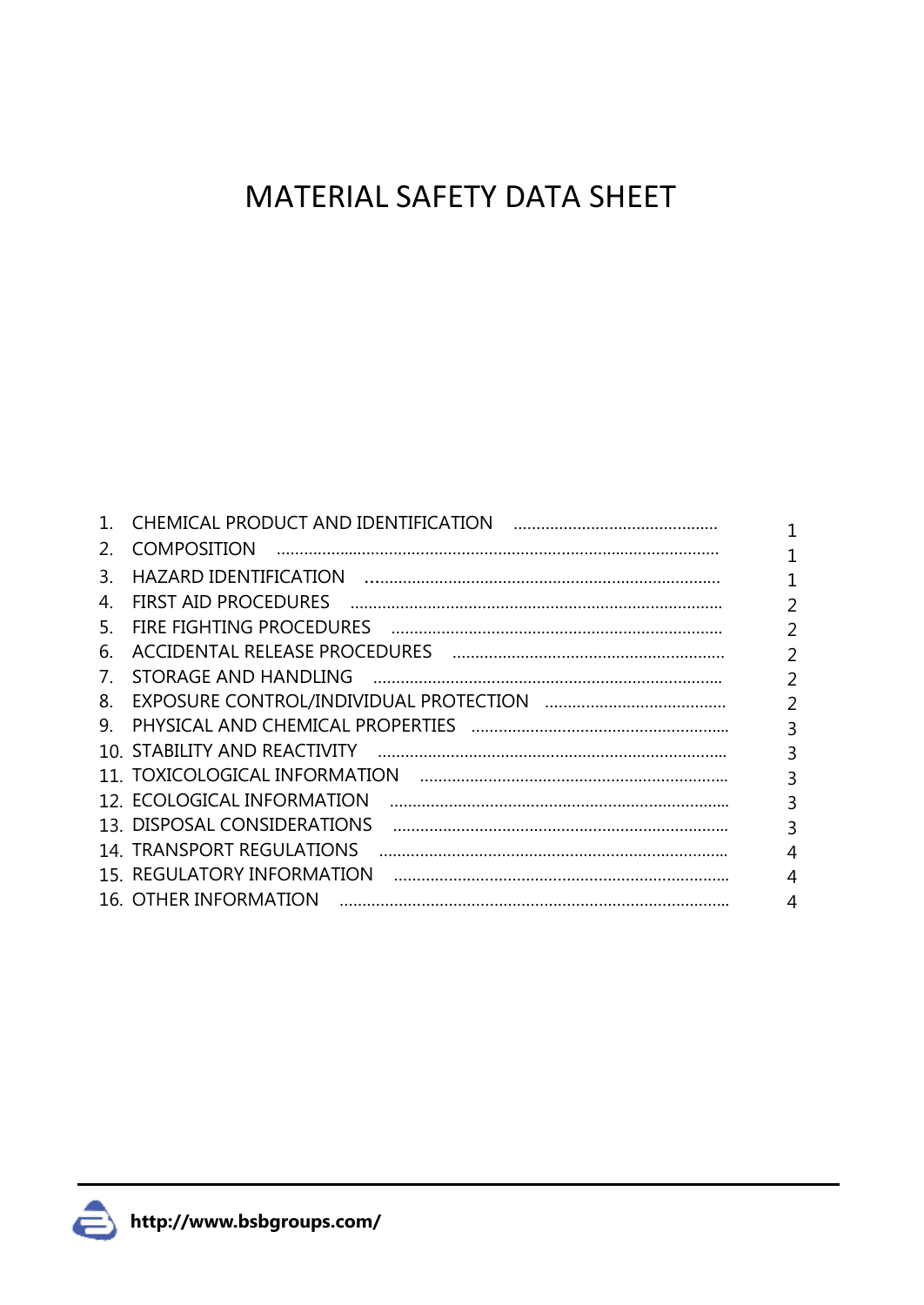## 1. CHEMICAL PRODUCT AND IDENTIFICATION

#### Name of product : KORINK

|                | Company Name: KOREA PRINTING INK CO., LTD. |
|----------------|--------------------------------------------|
| <b>Address</b> | : 477-3, MONGNAE-DONG, DANWON-GU, ANSAN-   |
|                | SI, GYEONGGI-DO, KOREA                     |
| Telephone      | $: 82 - 31 - 494 - 7781$                   |
| Fax            | $: 82 - 31 - 491 - 0486$                   |

### 2. COMPOSITION

| <b>MAGENTA</b>     |                |            |
|--------------------|----------------|------------|
|                    | <b>CAS No</b>  | Weight (%) |
| Pigment            | $5281 - 04 -$  | $22 - 25$  |
| <b>Resin</b>       | 70955-45-      | $25 - 27$  |
| Soy Oil            | $8001 - 22 -$  | $20 - 22$  |
| <b>Ink Solvent</b> | $64742 - 47$ - | $22 - 25$  |
| <b>Additive</b>    |                | $3 - 5$    |
|                    |                |            |
| <b>CYAN</b>        |                |            |
|                    | <b>CAS No</b>  | Weight (%) |
| Pigment            | $147 - 14 - 8$ | $23 - 26$  |
| <b>Resin</b>       | 70955-45-      | $25 - 27$  |
| <b>Soy Oil</b>     | 8001-22-       | $20 - 22$  |
| <b>Ink Solvent</b> | 64742-47-      | $21 - 24$  |
| <b>Additive</b>    |                | $3 - 5$    |

## 3. HAZARD IDENTIFICATION

Low hazard

Fire - Do not expose to fire directly Inhalation - NA

The product is a compound/mixture of raw materials, the raw materials themselves do not have a hazardous properties.

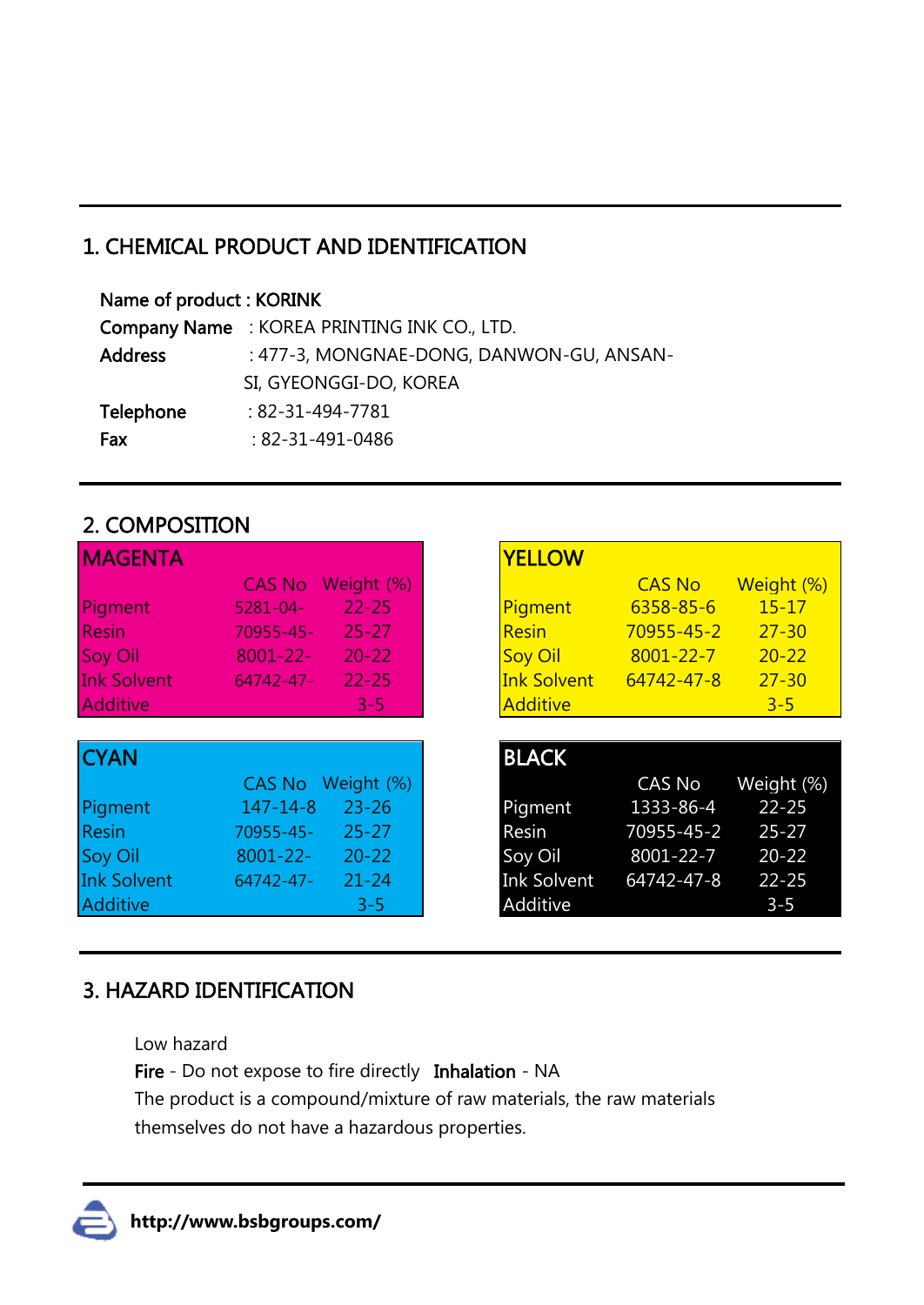#### 4. FIRST AID PROCEDURES

| <b>Inhalation</b> : NA |                                                                          |  |  |
|------------------------|--------------------------------------------------------------------------|--|--|
|                        | <b>Skin contact</b> : Wash with soap and water                           |  |  |
|                        | Eye contact: Flush out with soap and water. Then seek medical attention. |  |  |
| Ingestion              | : Do not induce vomiting if vomiting should occur                        |  |  |
|                        | spontaneously, keep air fresh and seek medical attention                 |  |  |
| <b>Others</b>          | : None                                                                   |  |  |

## 5. FIRE FIGHTING PROCEDURES

| : Foam, water spray, $CO2$ , dry chemicals             |
|--------------------------------------------------------|
| Unsuitable extinguishing media : NA                    |
| : Do not expose to fire directly                       |
| : Do not use high pressure extinguishers or water jet. |
|                                                        |

## 6. ACCIDENTAL RELEASE PROCEDURES

| Precautions with respect to individuals                                               | : Protective glasses, Protective gloves gloves, |
|---------------------------------------------------------------------------------------|-------------------------------------------------|
|                                                                                       | protective clothing                             |
| <b>Precautions with respect to environment</b> : Avoid discharge into the environment |                                                 |
|                                                                                       | stop leaks as soon as possible                  |
|                                                                                       | clean up spillage immediately                   |

## 7. STORAGE AND HANDLING

|          | <b>Storage</b> : Do not expose to fire directly                    |  |  |  |
|----------|--------------------------------------------------------------------|--|--|--|
| Handling | : Use dry air to displace material removed from container          |  |  |  |
|          | Avoid eye and skin contact Local                                   |  |  |  |
|          | exhaust is recommended Ventilation<br>by local or general exhaust. |  |  |  |
|          |                                                                    |  |  |  |

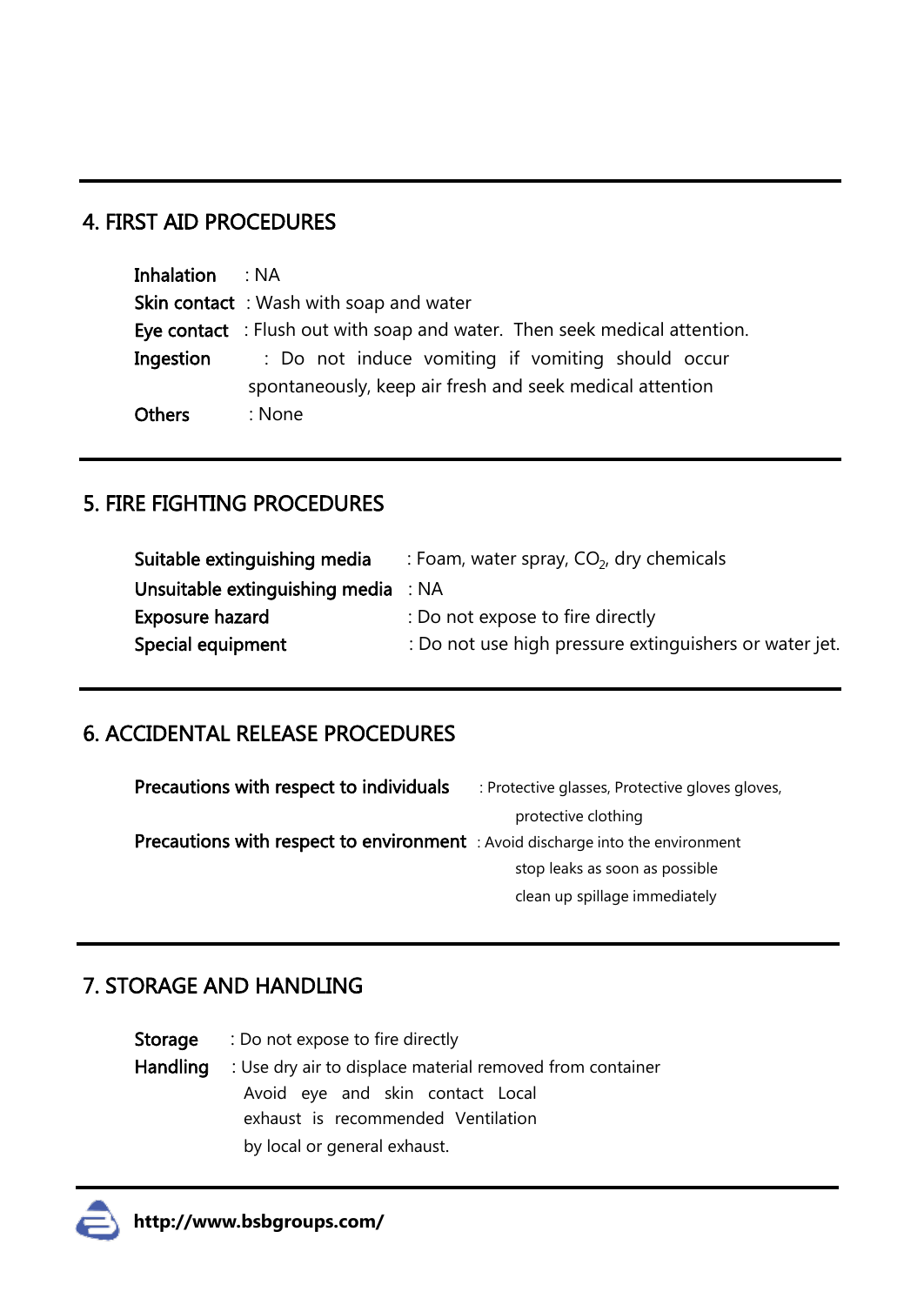## 8. EXPOSURE CONTROL/INDIVIDUAL PROTECTION

Occupational : None Individual protection - hands : Protective gloves Individual protection - eyes : Protective glasses Individual protection - skin : Protective clothing

#### 9. PHYSICAL AND CHEMICAL PROPERTIES

| : Paste                                        |
|------------------------------------------------|
| : A little smell                               |
| Acidity acid value mg KOH/: None               |
| : High Viscosity Paste                         |
| <b>Boiling point/interval</b> $: 280 - 360$ °C |
| : $160^{\circ}$ C                              |
| : None                                         |
| <b>Explosive properties</b><br>∴ No            |
| : None                                         |
| $: 1.01 - 1.10$                                |
| Solubility in water 20 °C: No                  |
| : None                                         |
|                                                |

## 10. STABILITY AND REACTIVITY

- Stability : Product is stable under normal conditions
- Other know hazard
- 
- Conditions to Avoid : Heat, spark, open flames and other sources of ignition

## 11. TOXICOLOGICAL INFORMATION

The toxicological properties are not classified as toxic.

## 12. ECOLOGICAL INFORMATION

As this product is a non active material, no evaporation or air pollution during under normal conditions